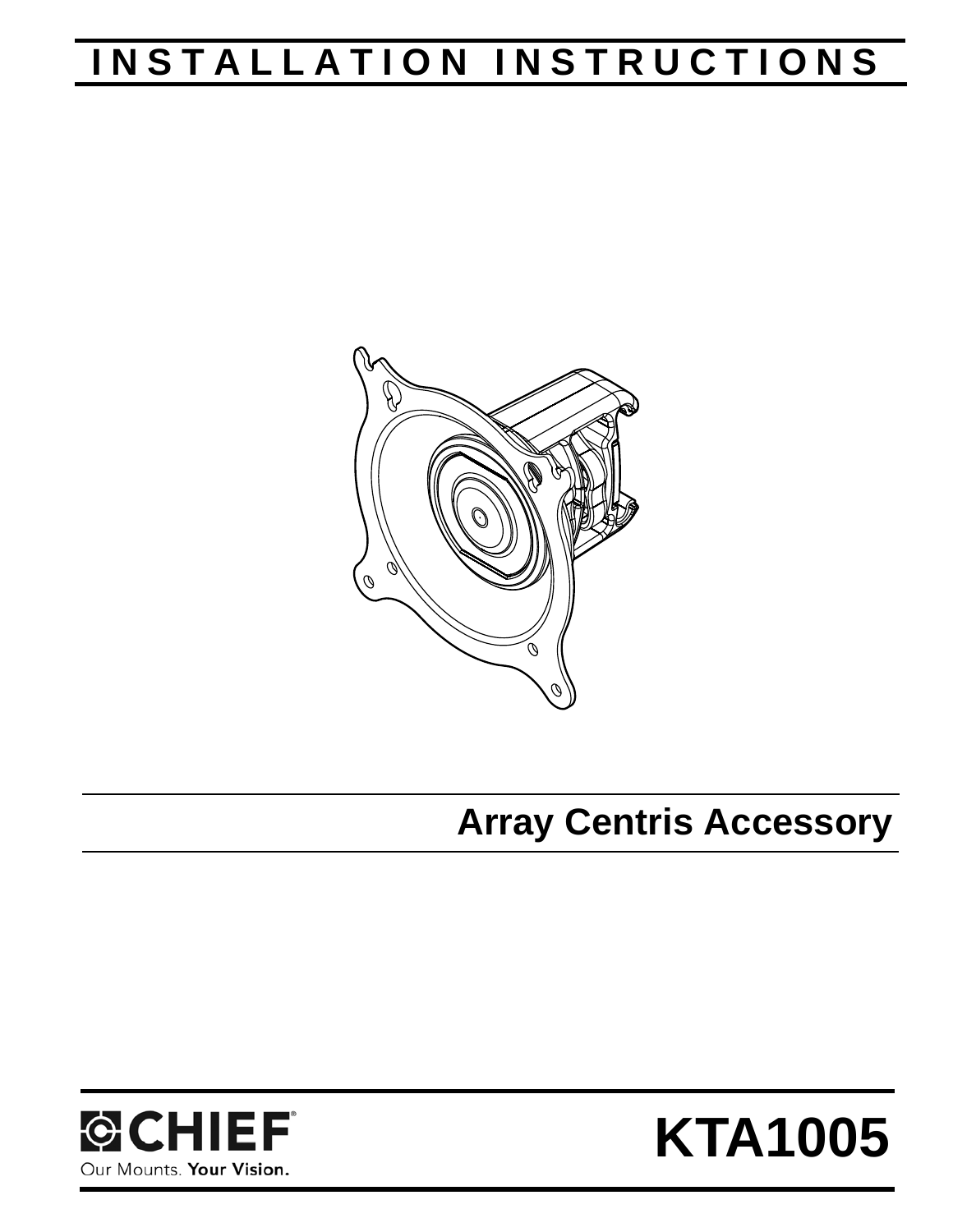# **DISCLAIMER**

Milestone AV Technologies, Inc., and its affiliated corporations and subsidiaries (collectively, "Milestone"), intend to make this manual accurate and complete. However, Milestone makes no claim that the information contained herein covers all details, conditions or variations, nor does it provide for every possible contingency in connection with the installation or use of this product. The information contained in this document is subject to change without notice or obligation of any kind. Milestone makes no representation of warranty, expressed or implied, regarding the information contained herein. Milestone assumes no responsibility for accuracy, completeness or sufficiency of the information contained in this document.

Chief® and Centris™ are trademarks of Milestone AV Technologies. All rights reserved.



**WARNING:** A WARNING alerts you to the possibility of serious injury or death if you do not follow the instructions.  $\blacktriangle$ 

**CAUTION:** A CAUTION alerts you to the possibility of damage or destruction of equipment if you do not follow the corresponding instructions.

**WARNING:** Failure to read, thoroughly understand, and follow all instructions can result in serious personal injury, damage to equipment, or voiding of factory warranty! It is the installer's responsibility to make sure all components are properly assembled and installed using the instructions provided.

**WARNING:** Failure to provide adequate structural strength for the installation of this kit can result in serious personal injury or damage to equipment! It is the installer's responsibility to make sure the structure to which this mount is attached can support five times the combined weight of all equipment.

Δ **WARNING:** Exceeding the weight capacity can result in serious personal injury or damage to equipment! See the installation instructions that came with the array onto which this accessory is being installed for weight limits. The accessory's weight capacity is 40 lbs (18.1 kg).

### **LEGEND**

|  | <b>Tighten Fastener</b>      |
|--|------------------------------|
|  | Apretar elemento de fijación |
|  | Befestigungsteil festziehen  |
|  | Apertar fixador              |
|  | Serrare il fissaggio         |
|  | Bevestiging vastdraaien      |
|  | Serrez les fixations         |
|  | Сожмите Застежку             |
|  |                              |
|  | Loosen Fastener              |
|  | Aflojar elemento de fijación |
|  | Befestigungsteil lösen       |
|  | Desapertar fixador           |
|  | Allentare il fissaggio       |
|  | Bevestiging losdraaien       |
|  | Desserrez les fixations      |

| \$ | Adjust                    |
|----|---------------------------|
|    | Ajustar                   |
|    | Einstellen                |
|    | Ajustar                   |
|    | Regolare                  |
|    | Afstellen                 |
|    | Ajuster                   |
|    | Приспособытесь            |
|    |                           |
|    | <b>Hex-Head Wrench</b>    |
|    | Llave de cabeza hexagonal |
|    | Sechskantschlüssel        |
|    | Chave de cabeça sextavada |
|    | Chiave esagonale          |
|    | Zeskantsleutel            |
|    | Clé à tête hexagonale     |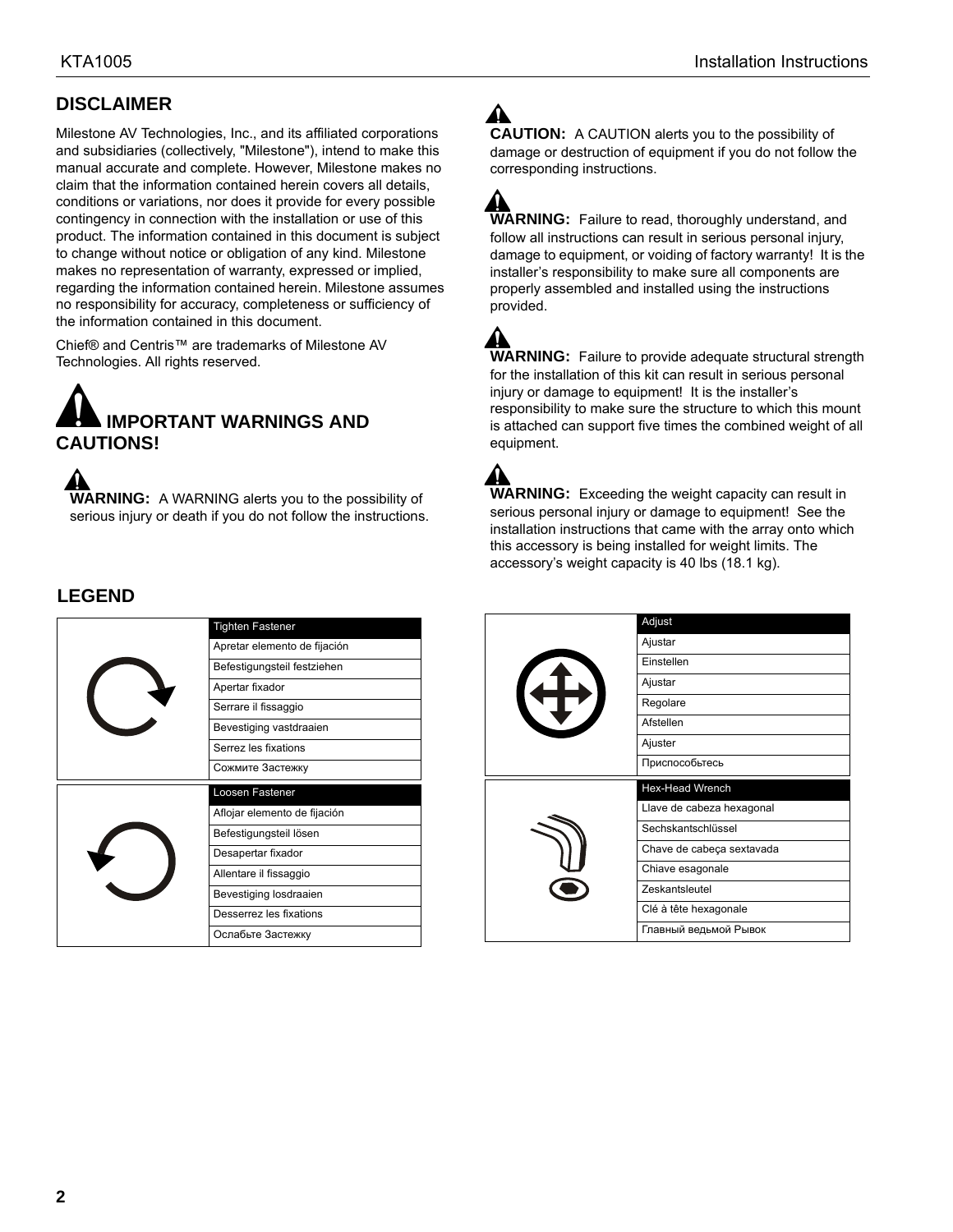# **TOOLS REQUIRED FOR INSTALLATION AND PARTS**

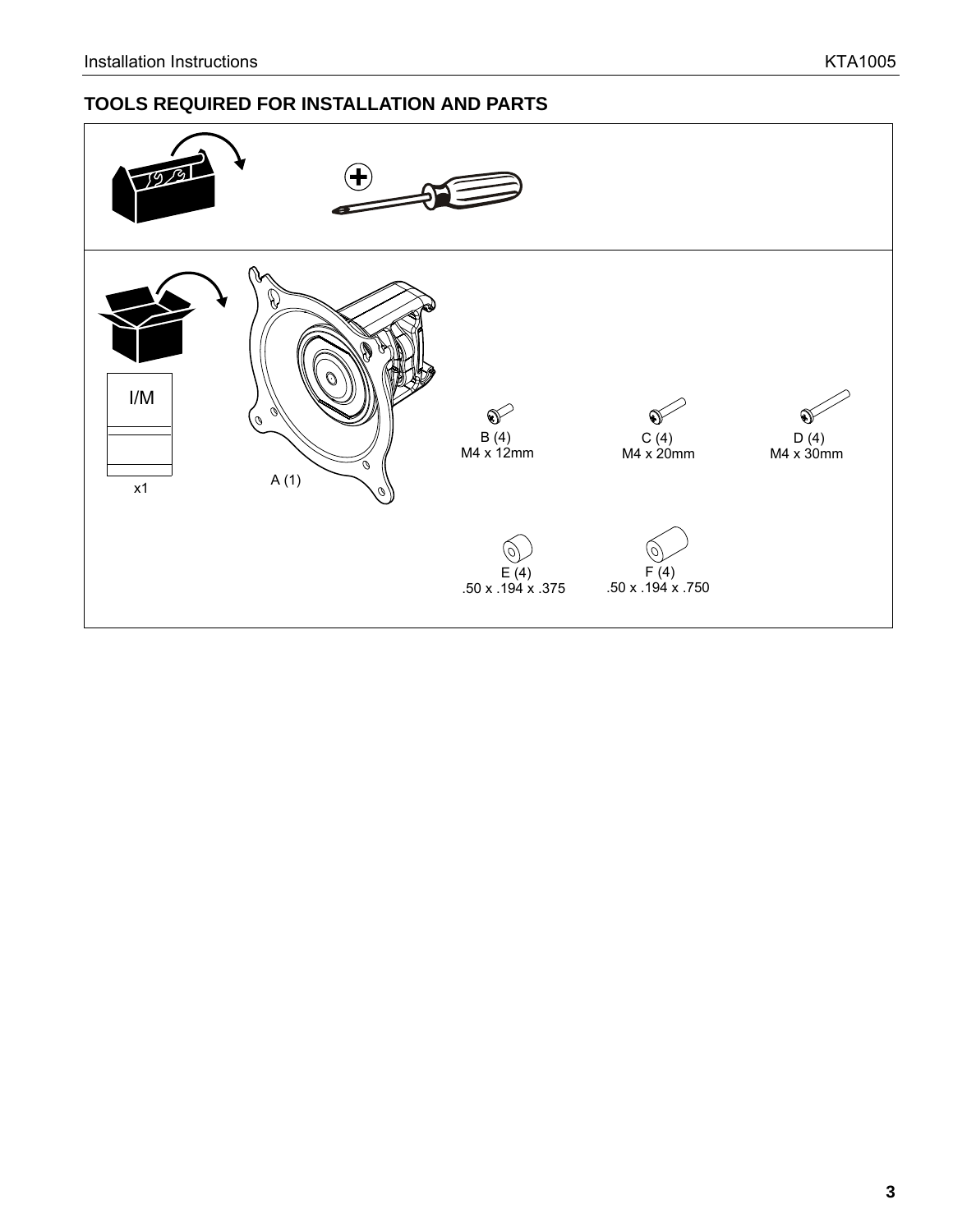# **ASSEMBLY and INSTALLATION**

The following procedure assumes a base and pole have been purchased and are available. The procedure also assumes that no displays are mounted to the array.

- 1. Assemble pole and base following instructions included with those kits.
- 2. Slide display with Centris bracket onto mounting rail. (See Figure 1)



**Figure 1**

- 3. Install end locks into mounting rail. (See Figure 1)
- 4. Tighten inner knob to tighten array head to mounting rail.
- 5. Determine mounting pattern on display.

**WARNING:** IMPROPER INSTALLATION CAN LEAD TO EQUIPMENT FALLING CAUSING SERIOUS PERSONAL INJURY AND DAMAGE TO EQUIPMENT! DO NOT substitute hardware. Use only hardware supplied by manufacturer!

**WARNING:** IMPROPER INSTALLATION CAN LEAD TO ELECTRIC SHOCK OR DAMAGE TO EQUIPMENT! Screw length must not exceed the depth of threaded mounting insert in display.

**WARNING:** IMPROPER INSTALLATION CAN LEAD TO DISPLAY FALLING CAUSING SERIOUS PERSONAL INJURY OR DAMAGE TO EQUIPMENT! Using screws of improper size may damage your display! Proper screws will easily and completely thread into display mounting holes. Ensure that screws are not too long.

**WARNING:** IMPROPER INSTALLATION CAN LEAD TO DISPLAY FALLING CAUSING SERIOUS PERSONAL INJURY OR DAMAGE TO EQUIPMENT! Inadequate thread engagement in display may cause display to fall! Back out screws ONLY as necessary to allow installation of mounting plate!

**WARNING:** IMPROPER INSTALLATION CAN LEAD TO DISPLAY FALLING CAUSING SERIOUS PERSONAL INJURY OR DAMAGE TO EQUIPMENT! Support and arrange existing monitors or devices along with those being installed to ensure an overall balanced weight distribution. This is especially important in free-standing units.

#### **Display Installation - Flush Mount Display**

- 1. Start two M4 x 12mm Phillips pan head screws (B) into upper mounting holes in display back. (See Figure 2)
- **NOTE:** Leave at least 1/8" of each screw protruding out back of display.





- 2. Align two screws in display back with upper teardrop mounting holes in KTA-1005.
- 3. Place two screws in display back into upper teardrop mounting holes in KTA-1005 and lower display until screws are seated in lower area of teardrop mounting holes. (See Figure 3)
- 4. Install two screws through display mounting plate and into lower mounting holes in display back. (See Figure 3)



**Figure 3**

5. Tighten all hardware.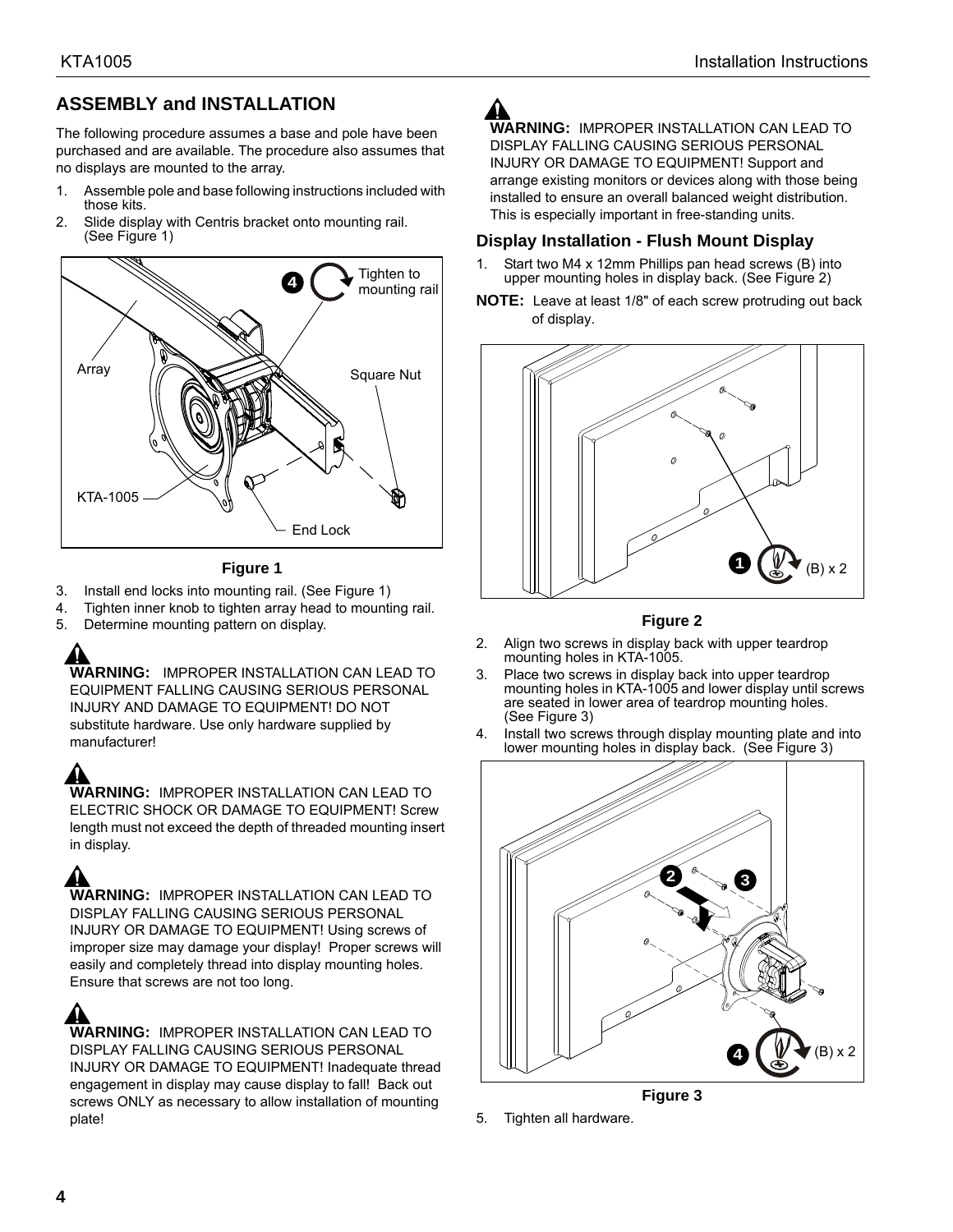#### **Display Installation - Recessed Mount Display**

1. Secure display to Centris head using four 3/8" (E) or 3/4" (F) nylon spacers, and four M4 x 20mm (C) or four M4 x 30mm (D) Phillips pan head screws into four mounting holes in display back. (See Figure 4)





#### **Adjustments**

1. Tighten the outer knob to adjust pitch tension.(See Figure 5)



**Figure 5**